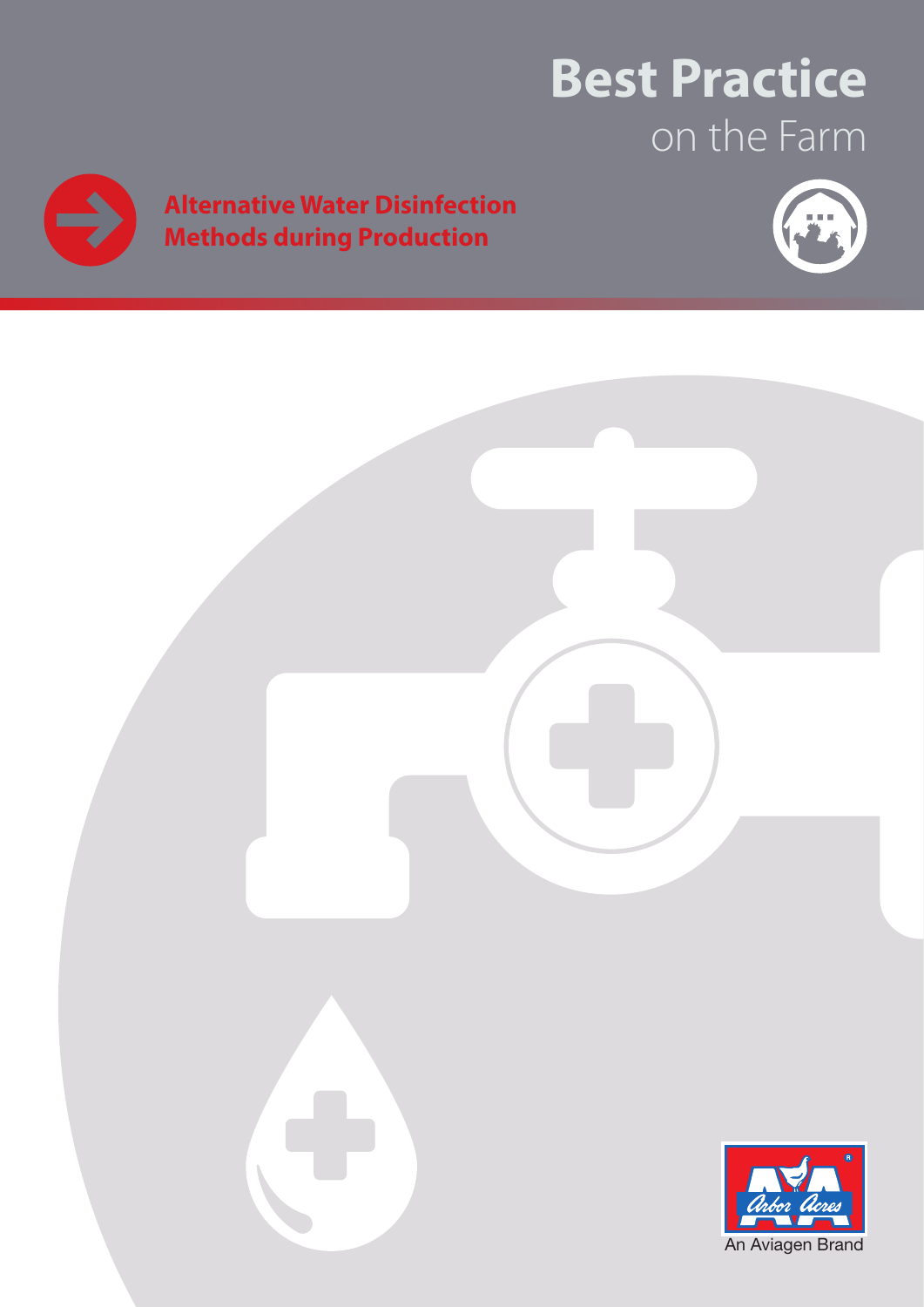

### **Introduction**

Sanitizers can protect water supplies from being vectors for disease challenges like cholera, E. coli, staphylococcus, and Salmonella. While chlorine is widely used because it is effective, easy to monitor, inexpensive, easy to use and widely available, it is not always the best choice due to various factors such as water pH, organic matter present, water storage time, or local legislation. Knowing and understanding the available alternatives for disinfecting drinking water supplies can prepare poultry managers to make sound decisions on what tools best fit their operations.



## **Best Practice for using Alternative Water Disinfection Methods during Production**

<sup>1</sup> **Use sanitizing products to treat the water while birds are in production.** There are options to successfully treat drinking water; the key is to find what works best for the flock, complements the water quality and is compliant with legislation.

#### <sup>2</sup> **A good water sanitation program:**

- Uses products that are easily accessible and economical.
- Allows for easy testing and monitoring.
- Offers several options for application.
- Promotes good flock health.
- <sup>3</sup> **While chlorination is a common method used for water sanitation in many countries, local legislation may prevent its use in others.** Options such as chlorine dioxide, hydrogen peroxide, peracetic acid, ultraviolet (UV) light, and ozone are effective if chlorination is not allowed.

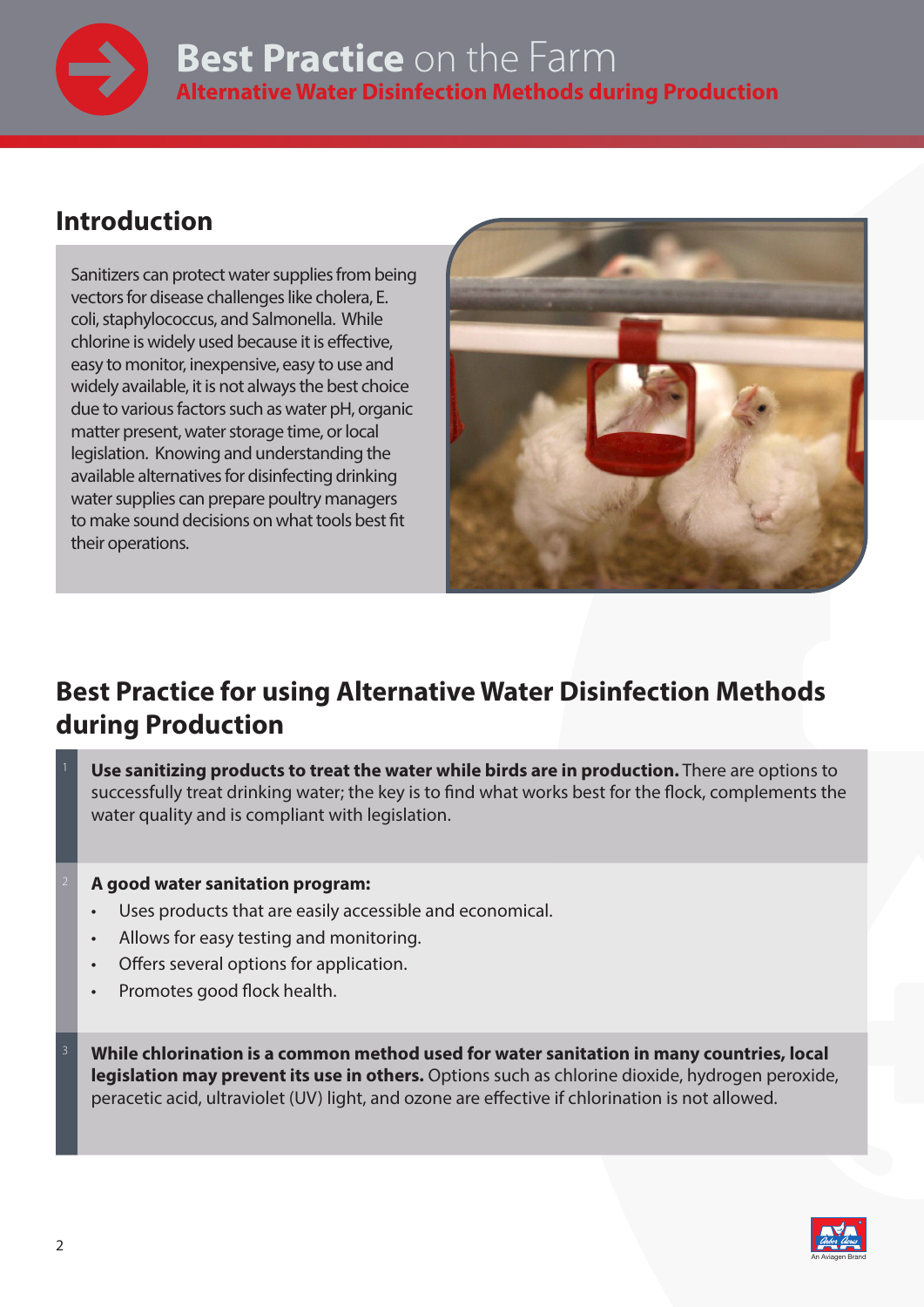

## **Alternative Water Disinfection Methods**

### Chlorine dioxide (ClO<sub>2</sub>)

Chlorine dioxide is a strong oxidizer that is effective against a wide range of bacteria, viruses and protozoal pathogens. Chlorine dioxide has two advantages over chlorine, including better efficacy at a higher pH (8 vs 6) and not creating taste and odor issues when organic matter is present in the water supply.

- Unlike chlorine, chlorine dioxide does not take part in addition or substitution reactions that result in chlorine atoms being added to organic material.
- Heat, exposure to UV light or sunlight, as well as water temperature or low pH can reduce its efficacy, taking approximately twice as much chlorine dioxide as chlorine for the same oxidation benefit.
- The most common system available for poultry production is an acid-chlorite generator that can give a maximum 80% efficiency yield of chlorine dioxide.
	- This system can have a slow reaction time, as well as a lower pH that may affect the reaction efficiency.
	- If the pH is  $<$ 3 in the reaction chamber, there will be an excess of chlorate ions formed which are not beneficial for disinfection.
	- The formation of chlorine dioxide is best managed in a sealed container.
	- A pre-generated solution of up to 1% chlorine dioxide can be safely stored and used as a disinfectant as long as it is protected from sunlight.
- Typical disinfectant dosages of chlorine dioxide in drinking water range from 0.8 to 2.0 mg/l or ppm with the desired measurable residual in the 0.07 to 1.4 ppm range at the end of the drinking line. Higher levels are discouraged due to the increased risk of the byproducts chlorite and chlorate.



*An in-line chamber provides improved reaction time for chlorine dioxide.*

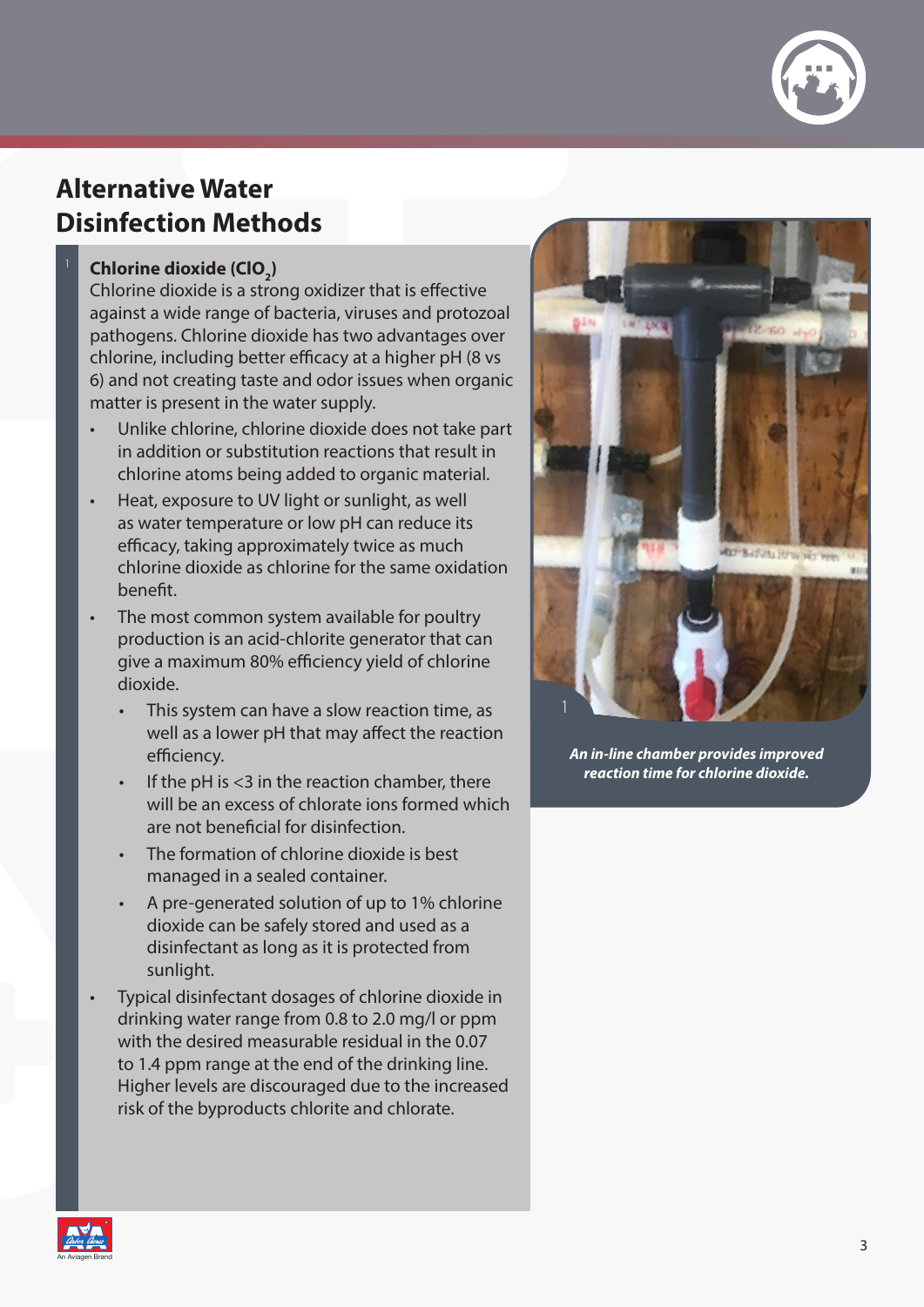

# **Best Practice** on the Farm **Alternative Water Disinfection Methods during Production**

### $Hydrogen peroxide (H<sub>2</sub>O<sub>2</sub>)$

Hydrogen peroxide is a strong oxidizer that is readily soluble in water and breaks down into water and oxygen, leaving no harmful byproducts. While not as effective as chlorine in oxidizing iron and manganese, it is often used for oxidizing sulfides and sulfites prior to filtration.

- The effectiveness of hydrogen peroxide depends on several factors, such as pH, catalyzers, temperature, peroxide concentration and reaction time.
- Target residual levels for drinking water are 25-75 ppm, but levels as high as 100 ppm have been reported with no negative effects on birds.
- Stabilized hydrogen peroxide products can provide active residual in water longer than chlorine or chlorine dioxide (days vs hours), and may be used during slow or low water flow periods such as brooding to maintain a sanitizing residual in the water.
- Advanced Oxidation Processes (AOP) involves combining hydrogen peroxide with ozone or UV lights to create an even more powerful sanitizer. However, optimizing effectiveness of AOP is similar to UV in that water flow must be appropriately matched to the system capacity.
- Hydrogen peroxide degrades when exposed to sunlight and should not be exposed.



*A commonly used dosing pump can be used for the application of hydrogen peroxide.* 

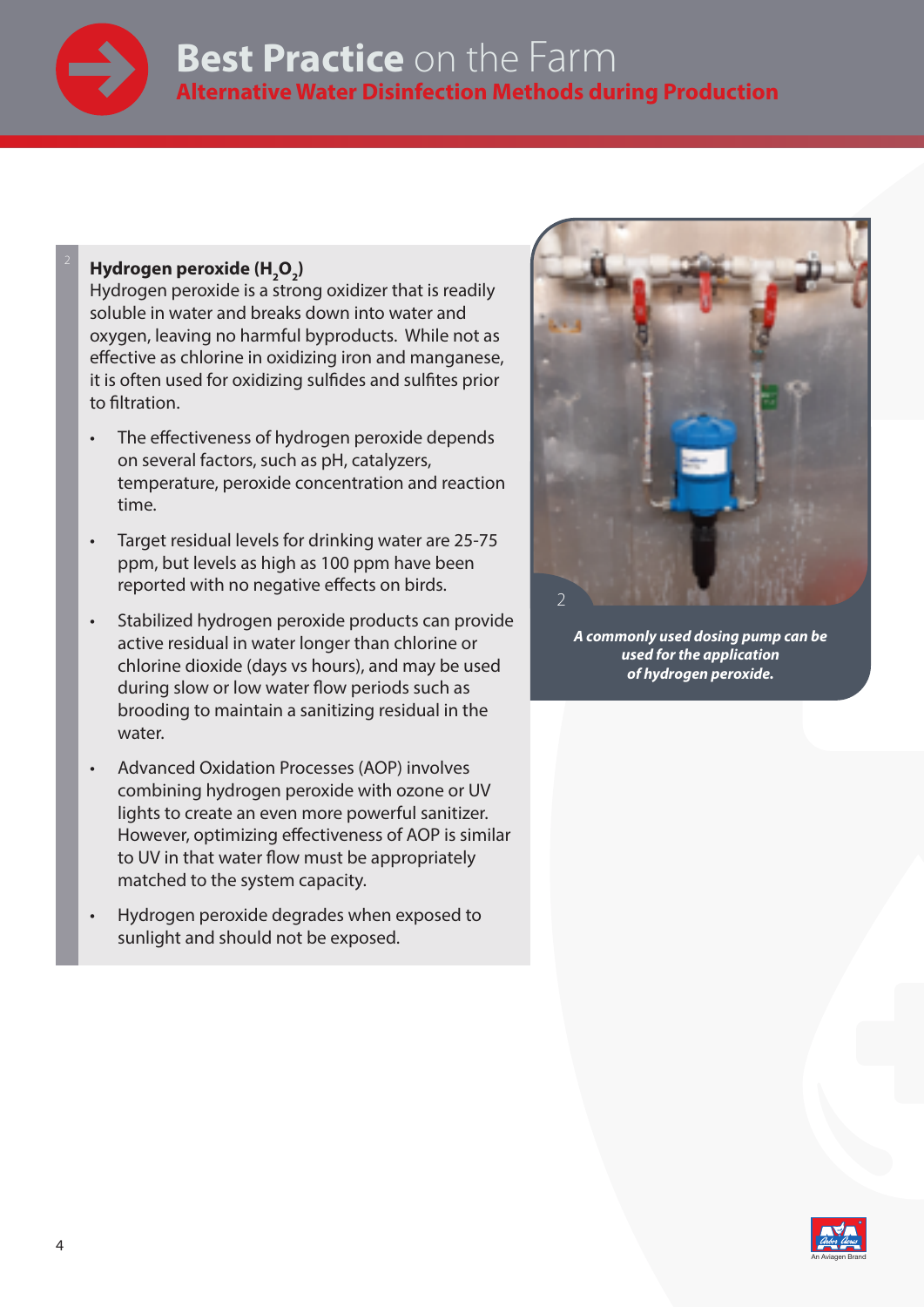

#### $\frac{3}{2}$  **Peracetic acid (CH<sub>3</sub>H<sub>4</sub>O<sub>3</sub>)**

Peracetic acid or peroxyacetic acid is a combination of hydrogen peroxide and acetic acid. It is a stronger oxidizer than chlorine or chlorine dioxide. It is effective against a wide range of bacteria, viruses and spore forms or organisms and is less affected by the presence of organic matter.

- Colorless, it has a strong, pungent odor and is typically available in concentrations of 5-15% with a pH  $\sim$  2.8.
- It easily dissolves in water and breaks down into non-toxic products.
- It is more effective at a pH of 7 vs 8 and water temperature of  $35^{\circ}$ C vs  $15^{\circ}$ C (95 $^{\circ}$ F vs 59 $^{\circ}$ F).
- Peracetic acid can be monitored by hydrogen peroxide residual (25-50 ppm target) or by PAA residual (8-10 ppm target).

#### <sup>4</sup> **Ultraviolet light (UV)**

Ultraviolet light inactivates microorganisms with light energy in the form of electromagnetic waves. Wavelengths between the 245 to 285 nm range provide an optimal germicidal effect. Since it is a physical process, it introduces no chemicals into the water.

- UV lamps range from:
	- Low-pressure lamps that emit in the 253 nm wavelength.
	- Median-pressure lamps that emit wavelengths from 180-1370 nm.
	- High intensity wavelength lamps that pulse.
- A power supply is required to operate the UV lamp.



*UV lights can be used to disinfect water. Due to a lack in residual effect, UV treatment is often paired with other water disinfection methods.* 

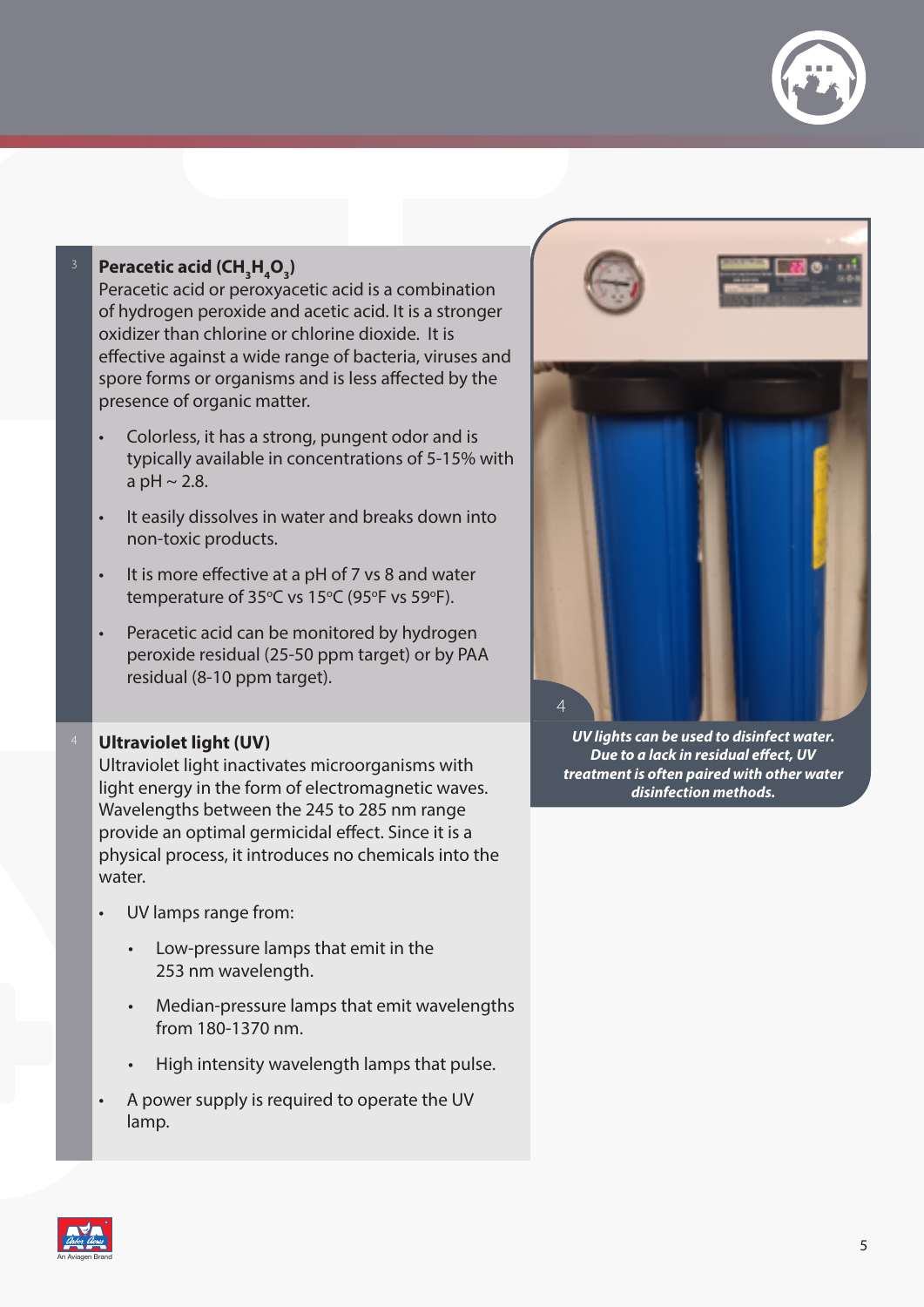

- Effective dose is correlated to exposure time and light intensity, with optimal effectiveness best achieved by maintaining a consistent water flow through the reactor, and generating turbulence in the water to create uniform exposure.
- While effective against bacteria and viruses, UV does not work well against large protozoa like Giardia.
- Efficacy is not affected by water temperature, pH alkalinity or total carbon.
- As UV lamps age, their output will diminish. Tubes will need to be replaced on an annual basis.
- UV waves must be absorbed by the cell for inactivation to occur, and effectiveness is significantly limited by:
	- Suspended solids or turbidity that block the waves from reaching the organisms.
	- Minerals like iron, hydrogen sulfide or organic matter.
	- Scale build-up or chemical films on the UV lamp surface.
- Since UV provides no residual disinfectant it is often combined with a chemical sanitizer to provide residual in the drinking water. Ozone or hydrogen peroxide enhance the effectiveness of UV.

### **5** Ozone (O<sub>3</sub>)

Ozone a colorless gas, is a strong oxidizer that reacts rapidly to inactivate microorganisms and oxidize iron, manganese, sulfides and nitrites. While it is more reactive than chlorine, it's half-life of 10-30 minutes, or less, when the pH is >8, means it must be generated on-site.

- Ozone decomposes spontaneously into oxygen (O2) and OH- and creates no harmful disinfectant byproducts.
- It is effective in controlling taste and odor issues associated with surface water supplies with a high organic load, such as algae.
- Because ozone does not maintain a disinfecting residual in the water, it is highly recommended that water be filtered post-treatment, to remove nutrients released into the water and a secondary disinfectant added.
- Ozone systems require electricity. To generate ozone, air is pumped across two separated electrodes that have a voltage applied. When ambient air is used instead of a purified oxygen source, the process generates 1-3.5% ozone by weight. This is adequate to dissolve enough ozone for an effective concentration–contact time. It is critical that the air stream is filtered to remove contaminants and is dehumidified to prevent damage to the reactor.

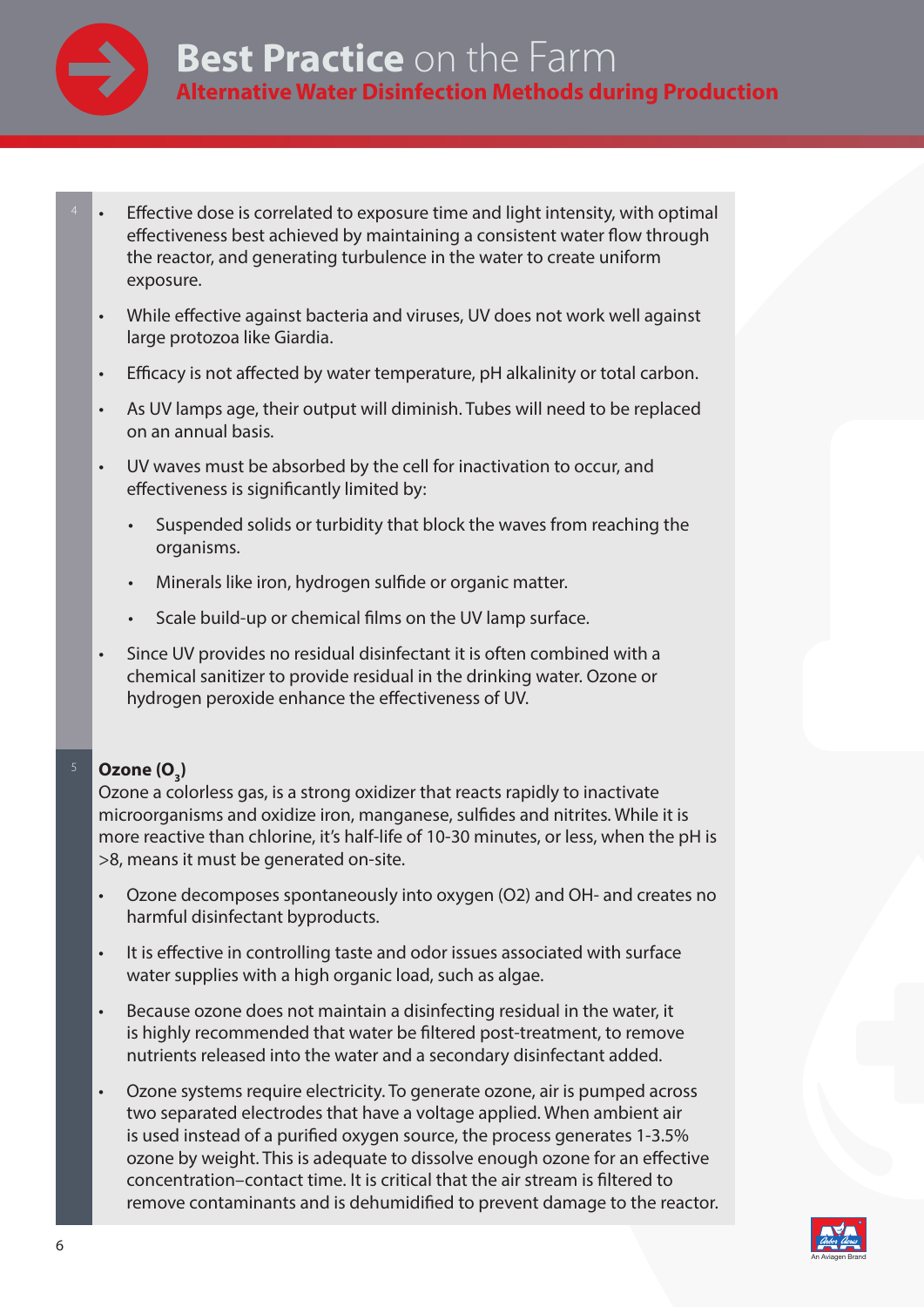

| Notes: |  |
|--------|--|
|        |  |
|        |  |
|        |  |
|        |  |
|        |  |
|        |  |
|        |  |
|        |  |
|        |  |
|        |  |
|        |  |
|        |  |
|        |  |
|        |  |
|        |  |
|        |  |
|        |  |
|        |  |
|        |  |